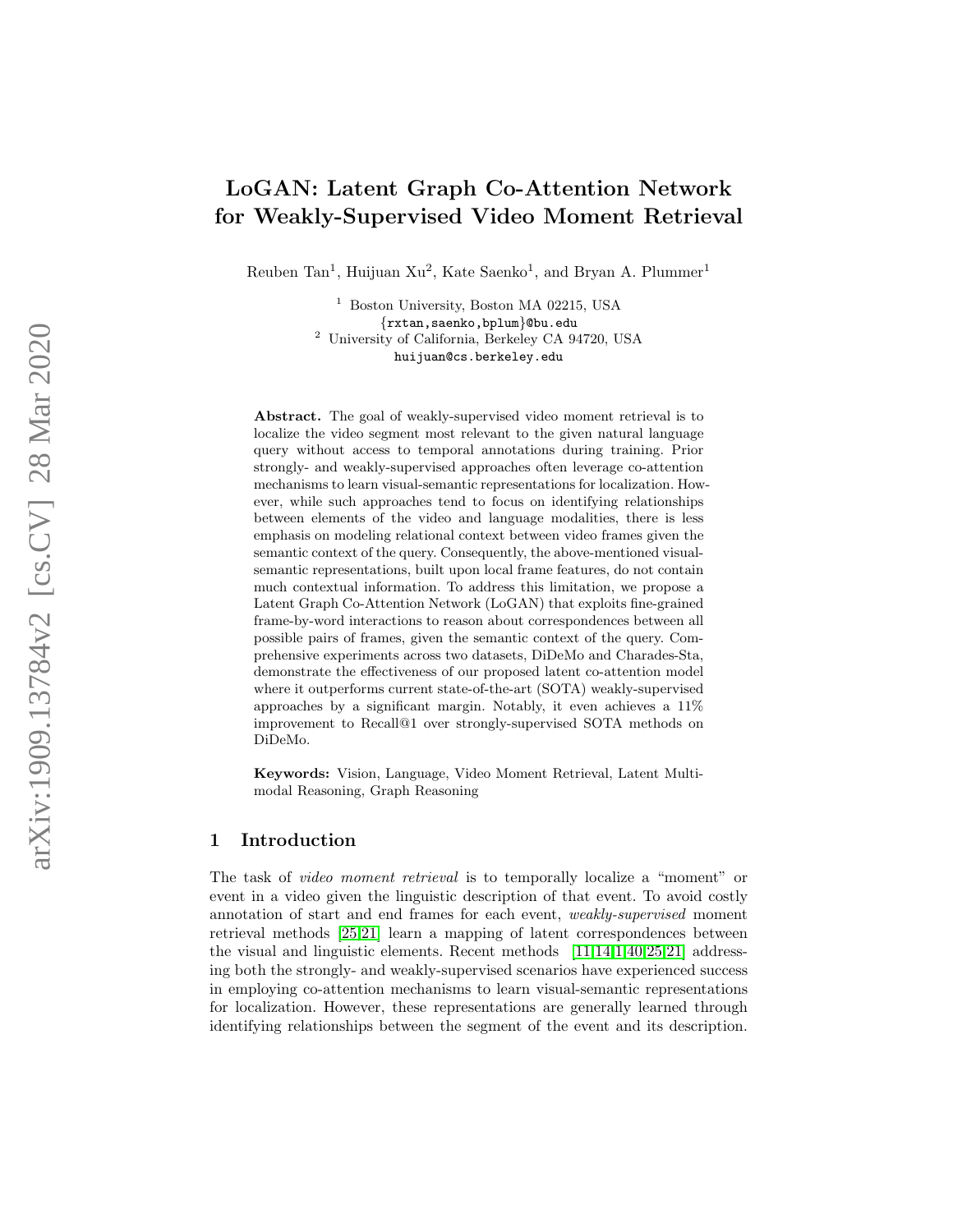

<span id="page-1-0"></span>Fig. 1. Given a video and a sentence, our aim is to retrieve the most relevant segment (the red bounding box in this example). Existing methods consider video frames as independent inputs and ignore the contextual information derived from other frames in the video. They compute a similarity score between the segment and the entire sentence to determine their relevance to each other. In contrast, our proposed approach aggregates contextual information from all the frames using graph propagation and leverages fine-grained frame-by-word interactions for more accurate retrieval. (Only some interactions are shown to prevent overcrowding the figure.)

There is less emphasis on reasoning about relational context between the segment and other frames in the video given the semantics of the query (Fig. [1\)](#page-1-0). Consequently, the above-mentioned representations, which are built on withinevent frame features, do not contain much contextual information from other frames.

Correspondence between frames encodes rich relational information required to reason about the temporal occurrence of an event. Consider the illustration in Fig. [1,](#page-1-0) the first frame depicts a baby sitting in a chair. Yet, in the context of the video, it is also the moment prior to a man talking to the baby. By leveraging the semantics of the given query, we can augment a model's capability to understand the video. With this in mind, we propose a novel latent co-attention model to learn contextualized visual-semantic representations by modeling the relational context between all possible pairs of frames. Our Latent Graph Co-Attention Network (LoGAN) augments each frame feature with a temporal contextualized feature based on the fine-grained semantics of the query (Fig. [1\(](#page-1-0)b)). An illustrative overview of our model is shown in Figure [2.](#page-4-0) The key component of LoGAN is a Word-Conditioned Visual Graph (WCVG) comprised of frame features and visual-semantic representations as nodes where the latter is computed by updating word features with their word-specific video representations. Conditioned on the semantic and visual information from the visual-semantic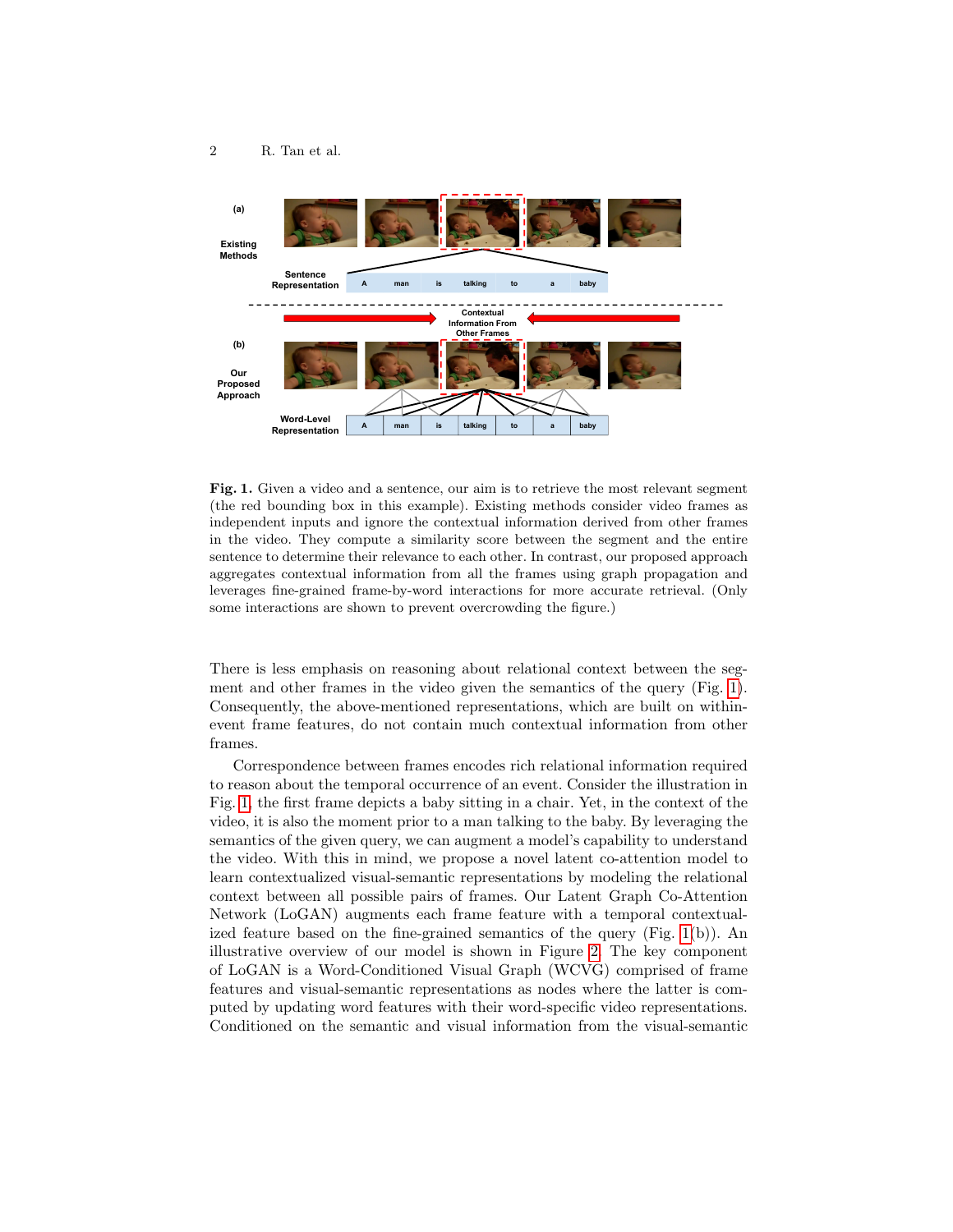representations, WCVG performs multiple iterations of message-passing where it dynamically weighs the relevance of other frames with respect to a particular video frame. The key insight is that the message-passing process helps to model temporal and relational context between all possible pairs of frames. In contrast, an LSTM module [\[1\]](#page-14-2) is unable to model correspondence between all video frames comprehensively. Since the visual component of our model does not contain any recurrence, we integrate some contextual information on the relative position of each frame within the video by augmenting each feature with positional encodings [\[34\]](#page-15-2). We have generally found them to be superior to temporal endpoint features used in prior work [\[14\]](#page-14-1). In this weakly-supervised setting, our proposed approach is encapsulated by a simple yet effective Multiple Instance Learning (MIL) paradigm that leverages fine-grained temporal and visual relevance of each video frame to each word (Figure [1b](#page-1-0)).

Our latent co-attention model is premised on the reasoning that a video frame can be related to other frames in many ways under different semantic contexts. While co-attention mechanisms have been employed in existing approaches [\[25,](#page-15-0)[21\]](#page-15-1), their respective proposed Text-Guided Attention (TGA) and Semantic Completion Network (SCN) aggregate the language inputs into a single (sentence) representation, and then relate these features to each frame. By using a sentence representation, these methods discard important cues, as some frames may be more relevant to individual words, or they may hold temporal cues such as which item or event should appear first. In contrast, we observe that our model is capable of reasoning more effectively about the latent alignment between the video and natural language query by integrating fine-grained contextual information from both modalities. This is proven empirically through experiments where we not only outperform current state-of-the-art (SOTA) methods by a significant margin but also perform comparably to strongly-supervised methods on Charades-Sta and DiDeMo datasets. Notably, we also outperform SOTA strongly-supervised approaches on the Recall@1 accuracy metric by  $11\%$ on DiDeMo. Such results suggest that there is still a lot of progress to be made in understanding video and language co-attention mechanisms. Consequently, our approach provides a useful baseline and reference for future work in latent multimodal reasoning in video-and-language tasks.

The contributions of our paper are summarized below:

- We propose a novel latent co-attention model which significantly improves the latent alignment between videos and natural language. It leverages the complementary nature of video-language pairs through a multi-level coattention mechanism to learn contextualized visual-semantic representations.
- We introduce a novel application of positional encodings in video features to learn temporally-aware multimodal representations. Through experiments, we empirically show that the large increase in performance by our model is not due to simply increasing the number of parameters but rather the use of these positional encodings.
- Our approach provides a useful reference for future work on latent coattention models for reasoning about direct relationships between elements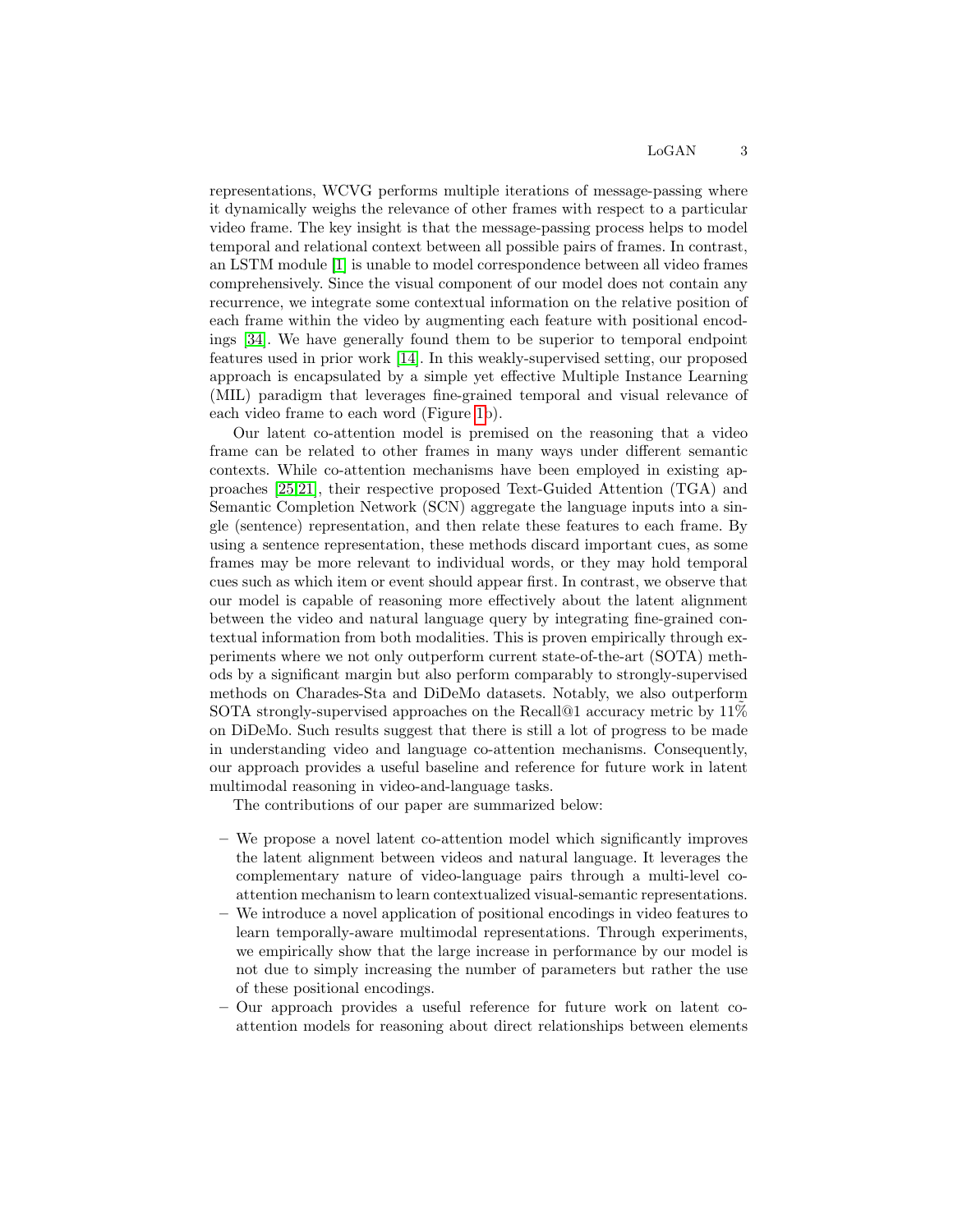of video and natural language modalities. To supplement our analysis, we provide a performance comparison over several alternative co-attention models.

# 2 Related Work

Video Moment Retrieval Most of the recent works in video moment retrieval based on natural language queries  $[14,13,37,40,1,39,4,2,12]$  $[14,13,37,40,1,39,4,2,12]$  $[14,13,37,40,1,39,4,2,12]$  $[14,13,37,40,1,39,4,2,12]$  $[14,13,37,40,1,39,4,2,12]$  $[14,13,37,40,1,39,4,2,12]$  $[14,13,37,40,1,39,4,2,12]$  $[14,13,37,40,1,39,4,2,12]$  $[14,13,37,40,1,39,4,2,12]$  are in the stronglysupervised setting, where the provided temporal annotations can be used to improve the alignment between the visual and language modalities. Among them, the Moment Alignment Network (MAN) introduced by [\[40\]](#page-16-0) utilizes a structured graph network to model temporal relationships between candidate moments. The distinguishing factor with LoGAN is that our iterative message-passing process is conditioned on the multimodal interactions between frame and word representations. The TGN [\[1\]](#page-14-2) model bears some resemblance to ours by leveraging frame-by-word interactions to improve performance. However, it utilizes an LSTM as its core multimodal reasoning module which does not model explicitly the contextual relationships between all possible pairs of segments within the video. In addition, one common theme across these approaches is their reliance on temporal Intersection-Over-Unions (IOU), computed between event proposals and the ground-truth annotations, in their objective functions.

Activity Detection and Recognition There are also a number of closelyrelated tasks to video moment retrieval such as temporal activity detection in videos. A general pipeline of proposal and classification is adopted by various temporal activity detection models [\[36](#page-16-3)[,41,](#page-16-4)[29\]](#page-15-3) with the temporal proposals learnt by temporal coordinate regression. However, these approaches assume you are provided with a predefined list of activities, rather than an openended list provided via natural language queries at test time. Methods for visual phrase grounding also tend to be provided with natural language queries as input [\[3](#page-14-7)[,22,](#page-15-4)[9,](#page-14-8)[26,](#page-15-5)[17](#page-14-9)[,28\]](#page-15-6), but the task is performed over image regions to locate a related bounding box rather than video segments to locate the correct moment.

Co-Attention Mechanisms Co-attention models [\[32,](#page-15-7)[23\]](#page-15-8) have also been used extensively in other vision-and-language tasks such as Visual Question-Answering [\[24](#page-15-9)[,10](#page-14-10)[,38\]](#page-16-5), language grounding [\[18,](#page-15-10)[28,](#page-15-6)[8](#page-14-11)[,16\]](#page-14-12) and Video Question-Answering [\[19,](#page-15-11)[20\]](#page-15-12). However, we have observed that image-level co-attention models do not generalize well to videos. We empirically show this by providing results from a direct adaptation of the Language-Conditioned Graph Network (LCGN) [\[16\]](#page-14-12). In addition, the co-attention modules used in video-level models [\[19,](#page-15-11)[20\]](#page-15-12) are afflicted by the same limitation as existing video moment retrieval methods. Finally, our MIL framework is similar in nature to the Stacked Cross Attention Network (SCAN) model [\[18\]](#page-15-10). The SCAN model leverages image region-by-word interactions to learn better representations for image-text matching. In addition, the WCVG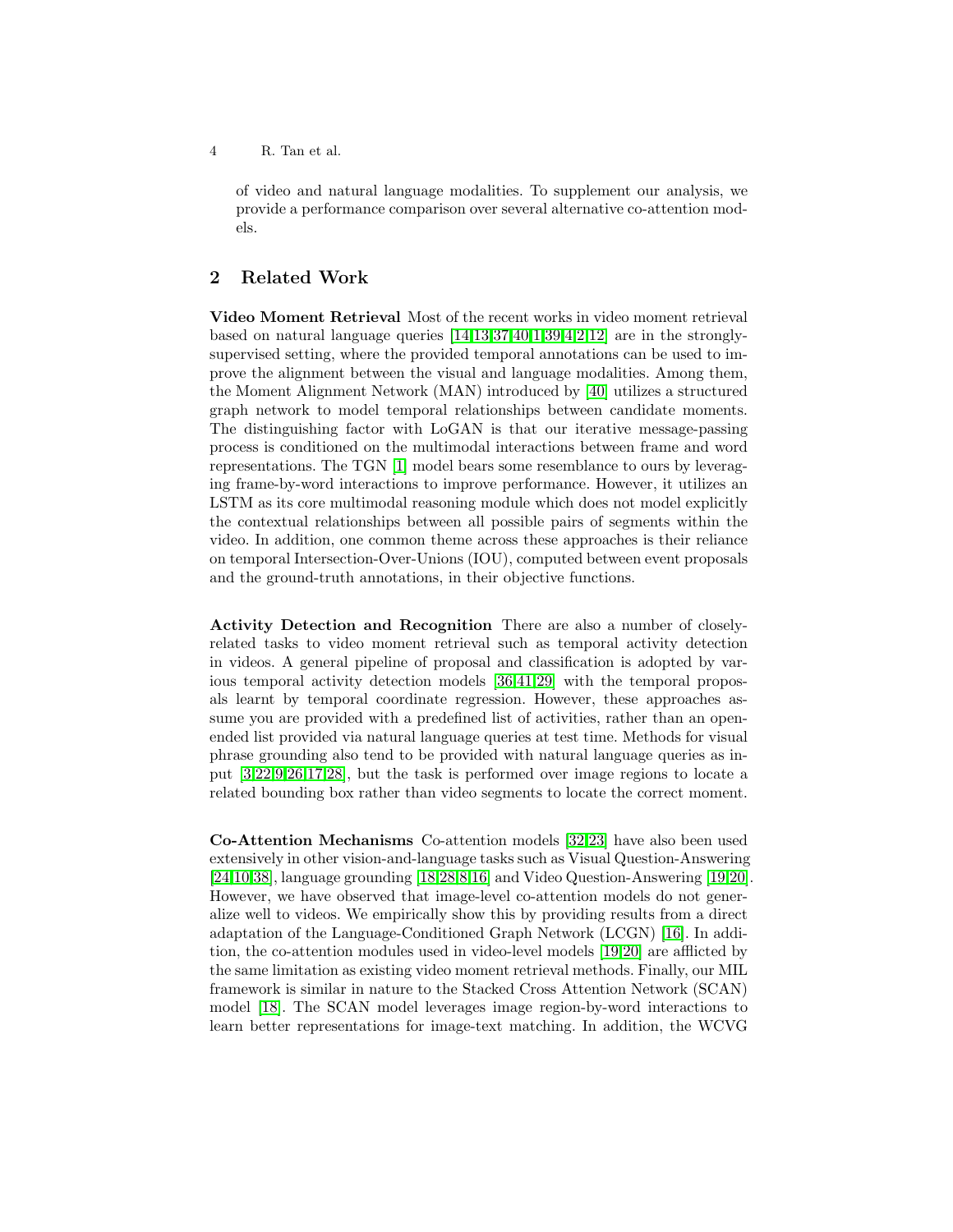

<span id="page-4-0"></span>Fig. 2. An overview of our combined LoGAN model which is trained end-to-end. We use the outputs of the GRU as word representations where its inputs are word embeddings. The visual representations are the outputs of the fully-connected (FC) layer where its inputs are the extracted features from a pretrained CNN. The visual representations are concatenated with positional encodings to integrate information about their relative positions in the sequence. Our model consists of a two-stage multimodal interaction mechanism - Frame-By-Word Interactions and the WCVG.

module draws inspiration from LCGN which seeks to create context-aware object features in an image. However, the LCGN model works with sentence-level representations, which does not account for the semantics of each word to each visual node comprehensively.

## 3 Latent Graph Co-Attention Network

In the video moment retrieval task, given a video-sentence pair, the goal is to retrieve the most relevant video moment related to the description. The weaklysupervised version of this task we address can be formulated under the multiple instance learning (MIL) paradigm. When training using MIL, one receives a bag of items, where the bag is labeled as a positive if at least one item in the bag is a positive, and is labeled as a negative otherwise. In weakly-supervised video moment retrieval, we are provided with a video-sentence pair  $(i.e., a bag)$  and the video frames are the items that we must learn to correctly label as relevant to the sentence  $(i.e.,$  positive) or not. Following [\[25\]](#page-15-0), we assume sentences are only associated with their ground truth video, and any other videos are negative examples. To model correspondences between frames given the semantics of the sentence, we introduce our Latent Graph Co-Attention Network (LoGAN), which learns contextualized visual-semantic representations from fine-grained frame-by-word interactions. As seen in Figure [2,](#page-4-0) our network has two major components - (1) representation learning constructed from the Frame-By-Word attention and Positional Encodings [\[34\]](#page-15-2), described in Section [3.1,](#page-5-0) and (2) a Word-Conditioned Visual Graph where we update video frame representations based on context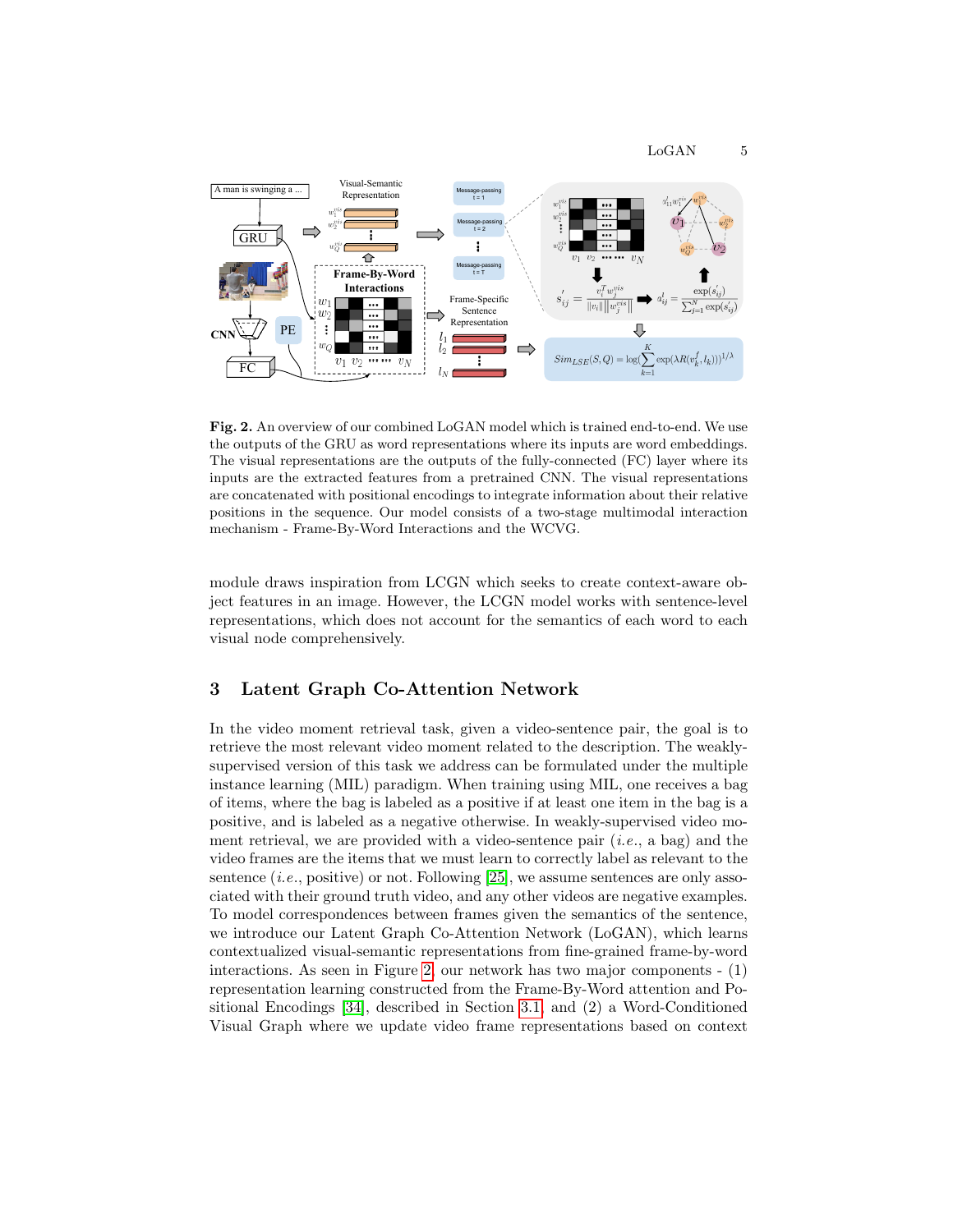from the rest of the video, described in Section [3.2.](#page-6-0) These learned video frame representations are used to determine their relevance to their corresponding attended sentence representations using a LogSumExp (LSE) pooling similarity metric, described in Section [3.3.](#page-7-0)

#### <span id="page-5-0"></span>3.1 Learning Tightly Coupled Multimodal Representations

In this section we discuss our initial video and sentence representations which are updated with contextual information in Section [3.2.](#page-6-0) Each word in an input sentence is encoded using GloVe embeddings [\[27\]](#page-15-13) and then fed into a Gated Recurrent Unit (GRU) [\[5\]](#page-14-13). The output of this GRU is denoted as  $W = \{w_1, w_2, \cdots\}$  $\cdot, w_Q$  where Q is the number of words in the sentence. Each frame in the input video is encoded using a pretrained Convolutional Neural Network (CNN). In the case of a 3D CNN this actually corresponds to a small chunk of sequential frames, but we shall refer to this as a frame representation throughout this paper for simplicity. The frame features are passed into a fully-connected layer followed by a ReLU layer. The outputs are concatenated with positional encodings (described below) to form the initial video representations, denoted as  $V = \{v_1, v_2, ..., v_N\}$ where  $N$  is the number of frame features for video  $V$ .

Positional Encodings (PE). To provide some notion of the relative position of each frame, we include the PE features which have been used in language tasks like learning language representations using BERT [\[7,](#page-14-14)[34\]](#page-15-2). These PE features can be thought of as similar to the temporal endpoint features (TEF) used in prior work for strongly supervised moment retrieval task  $(e.g., [14])$  $(e.g., [14])$  $(e.g., [14])$ , but the PE features provide information about the temporal position of each frame rather than the approximate position at the segment level. For the desired PE features of dimension  $d$ , let pos indicates the temporal position of each frame,  $i$ is the index of the feature being encoded, and  $M$  is a scalar constant, then the PE features are defined as:

$$
PE_{pos,i} = \begin{cases} \sin(pos/M^{i/d}) & \text{if } i \text{ is even} \\ \cos(pos/M^{i/d}) & \text{otherwise.} \end{cases}
$$
 (1)

Through experiments, we found the hyper-parameter  $M = 10,000$  works well for all videos. These PE features are concatenated with the LSTM encoded frame features at corresponding frame position before going to the cross-modal interaction layers.

<span id="page-5-1"></span>Frame-By-Word Interaction Rather than relating a sentence-level representation with each frame as done in prior work [\[25](#page-15-0)[,21\]](#page-15-1), we aggregate similarity scores between all frame and word combinations from the input video and sentence. These Frame-By-Word (FBW) similarity scores are used to compute attention weights to identify which frame and word combinations are important for retrieving the correct video segment. More formally, for N video frames and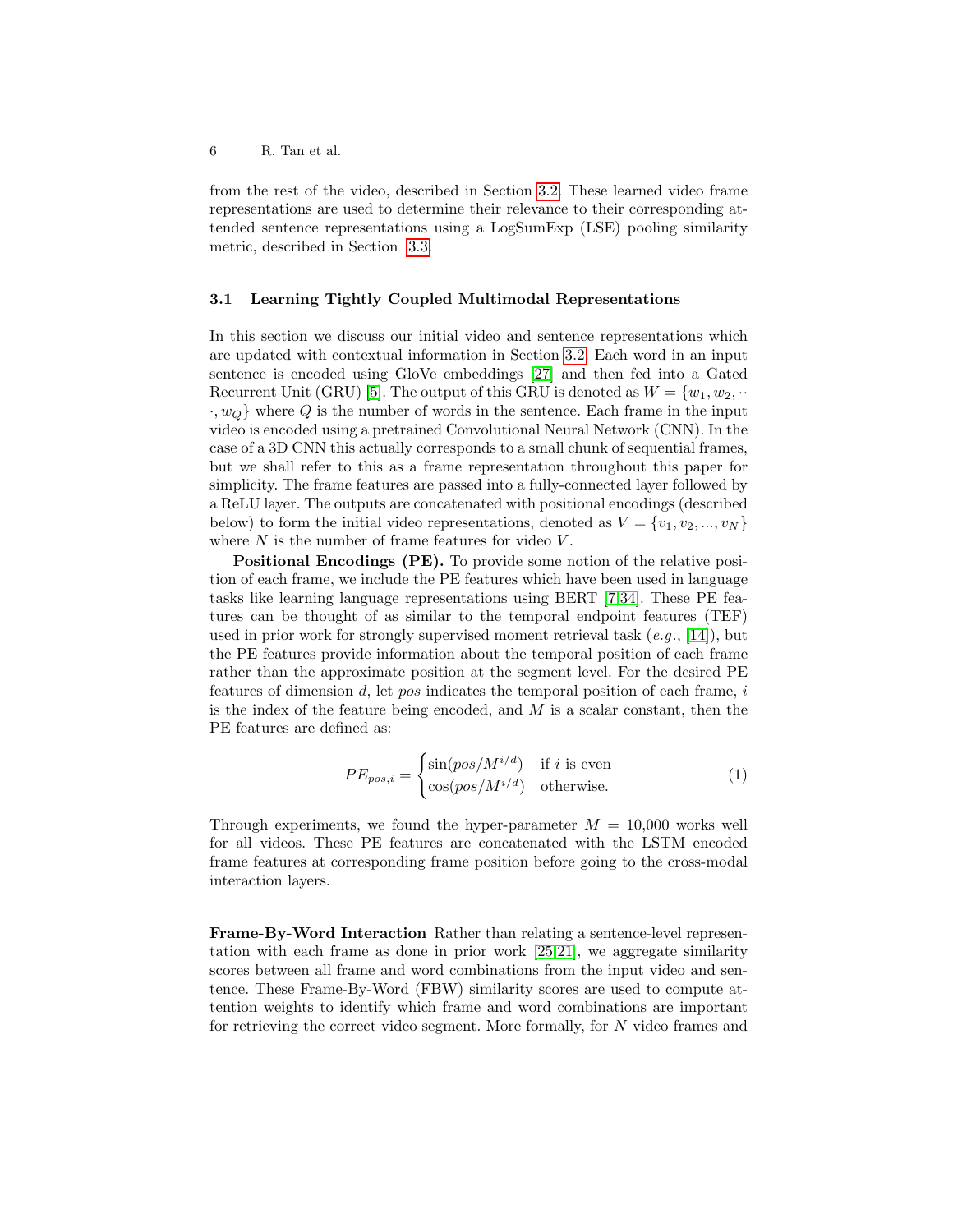Q words in the input, we compute:

<span id="page-6-1"></span>
$$
s_{ij} = \frac{v_i^T w_j}{\|v_i\| \|w_j\|} \text{ where } i \in [1, N] \text{ and } j \in [1, Q]. \tag{2}
$$

Note that  $v$  now represents the concatenation of the video frame features and the PE features.

Frame-Specific Sentence Representations. We obtain the normalized relevance of each word w.r.t. to each frame from the FBW similarity matrix, and use it to compute attention for each word:

<span id="page-6-2"></span>
$$
a_{ij} = \frac{\exp(s_{ij})}{\sum_{j=1}^{Q} \exp(s_{ij})}.
$$
\n(3)

Using the above-mentioned attention weights, a weighted combination of all the words are created, with correlated words to the frame gaining high attention. Intuitively, a word-frame pair should have a high similarity score if the frame contains a reference to the word. Then the frame-specific sentence representation emphasizes words relevant to the frame and is defined as:

<span id="page-6-3"></span>
$$
l_i = \sum_{j=1}^{Q} a_{ij} w_j.
$$
\n
$$
(4)
$$

Note that these frame-specific sentence representations don't participate in the iterative message-passing process (Section [3.2\)](#page-6-0). Instead, they are used to infer the final similarity score between a video segment and the query (Section [3.3\)](#page-7-0).

Word-Specific Video Representations. To determine the normalized relevance of each frame w.r.t. to each word, we compute the attention weights of each frame:

$$
a'_{ij} = \frac{\exp(s_{ij})}{\sum_{i=1}^{N} \exp(s_{ij})}.
$$
 (5)

Similarly, we attend to the visual frame features with respect to each word by creating a weighted combination of visual frame features determined by the relevance of each frame to the word. The formulation of each word-specific videorepresentation is defined as:

$$
f_j = \sum_{i=1}^{N} a'_{ij} v_i.
$$
 (6)

These word-specific video representations are used in our Word-Conditioned Visual Graph, which we will discuss in the next section.

#### <span id="page-6-0"></span>3.2 Word-Conditioned Visual Graph Network

Given the sets of visual representations, word representations and their corresponding word-specific video representations, WCVG aims to learn contextualized visual-semantic representations by integrating temporal contextual information into the visual features. Instead of simply modeling relational context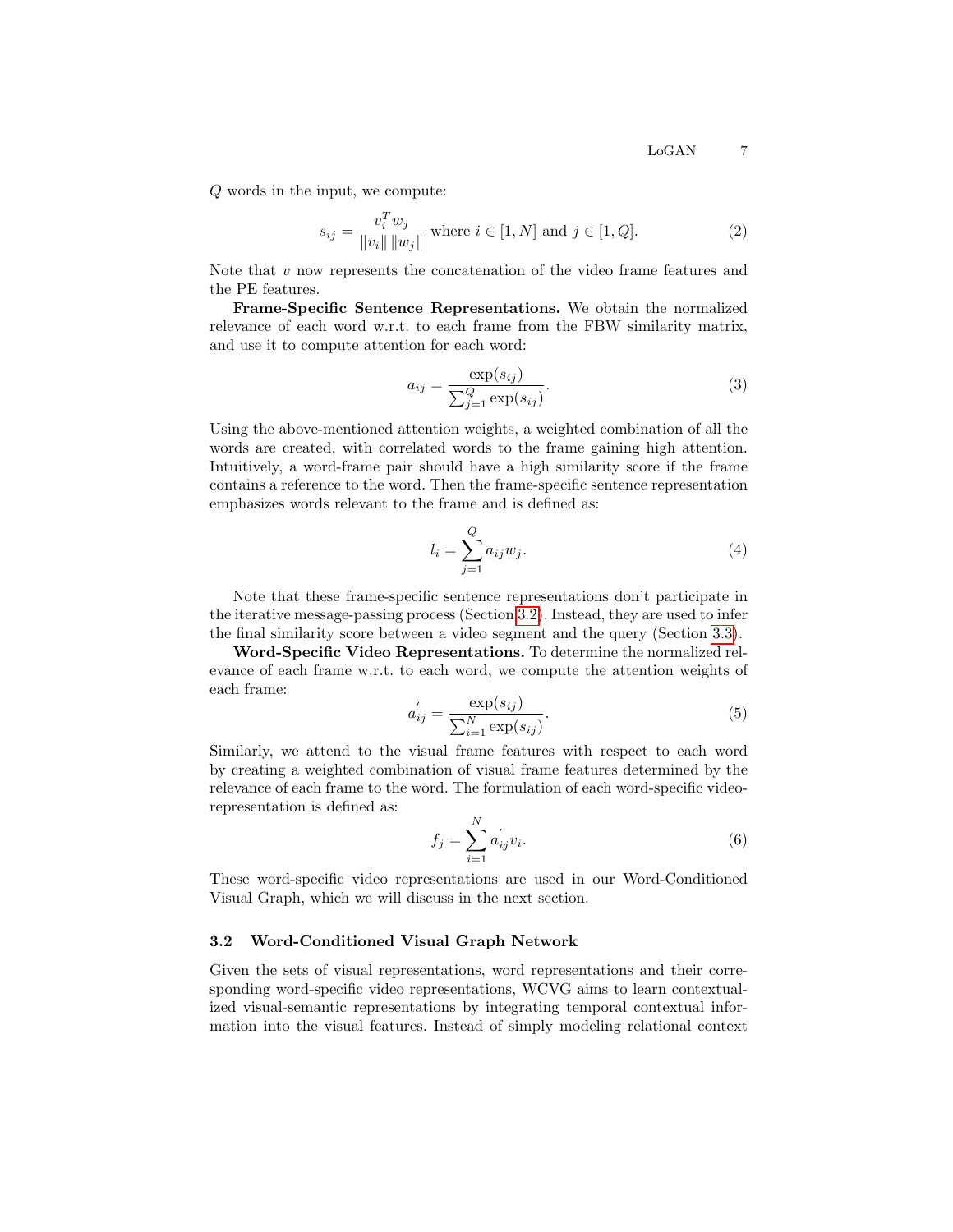between video frames using a Long Short-Term Memory (LSTM) [\[15\]](#page-14-15) module, WCVG seeks to model the relationships between all possible pairs of frames. This is based on our reasoning that a video frame can be related to other frames in many ways given different contexts, as described by the sentence. To begin, the word representations are updated with their corresponding word-specific video representations to create a new visual-semantic representation  $w_j^{vis}$  by concatenating each word  $w_i$  and its word-specific video representation  $f_i$ . Intuitively, the visual-semantic representations not only contain the semantic context of each word but also a summary of the video with respect to each word. A fully connected graph is then constructed with the visual features  $v_i$  and the embedded attention of visual-semantic representations  $w_j^{vis}$  as nodes.

Iterative Word-Conditioned Message-Passing The iterative messagepassing process introduces a second round of FBW interaction, similar to that in Section [3.1,](#page-5-1) to infer the latent temporal correspondence between each frame  $v_i$ and visual-semantic representation  $w_j^{vis}$ . The goal is to update the representation of each frame  $v_i$  with the video context information from each word-specific video representation  $w_j^{vis}$ . To realize this, we first learn a projection  $W_1$  followed by a ReLU of  $w_j^{vis}$  to obtain a new word representation to compute a new similarity matrix  $s'_{ij}$  on every message-passing iteration, namely, we obtain a replacement for  $w_j$  in Eq. [\(2\)](#page-6-1) via  $w'_j = ReLU(W_1(w_j^{vis}))$ .

Updates of Visual Representations During the update process, each visual-semantic node sends its message (represented by its representation) to each visual node weighted by their edge weights. The representations of the visual nodes at the t-th iteration are updated by summing up the incoming messages as follows:

$$
v_i^t = W_2 (concat\{v_i^{t-1}; \sum_{j=1}^{Q} a_{ij}^l w_j'\}), \tag{7}
$$

where  $a_{ij}$  is obtained by applying Eq. [\(3\)](#page-6-2) to the newly computed FBW similarity matrix  $s'_{ij}$ , and  $W_2$  is a learned projection to make  $v_i^t$  the same dimensions as the frame-specific sentence representation  $l_i$  (refer to Eq. [\(4\)](#page-6-3)) which are finally used to compute a sentence-segment similarity score.

#### <span id="page-7-0"></span>3.3 Multimodal Similarity Inference

The final updated visual representations  $V^T = \{v_1^T, v_2^T, \dots, v_V^T\}$  are used to compute the relevance of each frame to its attended sentence-representations. A segment is defined as any arbitrary continuous sequence of visual features. We denote a segment as  $S = \{v_1^T, \dots, v_K^T\}$  where K is the number of frame features contained within the segment  $S$ . We adopt the LogSumExp (LSE) pooling similarity metric used in SCAN [\[18\]](#page-15-10), to determine the relevance each proposal segment has to the query:

$$
Sim_{LSE}(S, Q) = \log(\sum_{k=1}^{K} \exp(\lambda R(v_k^f, l_k)))^{1/\lambda} \text{ where } R(v_k, l_k) = \frac{v_k^T l_k}{\|v_k\| \|l_k\|}.
$$
 (8)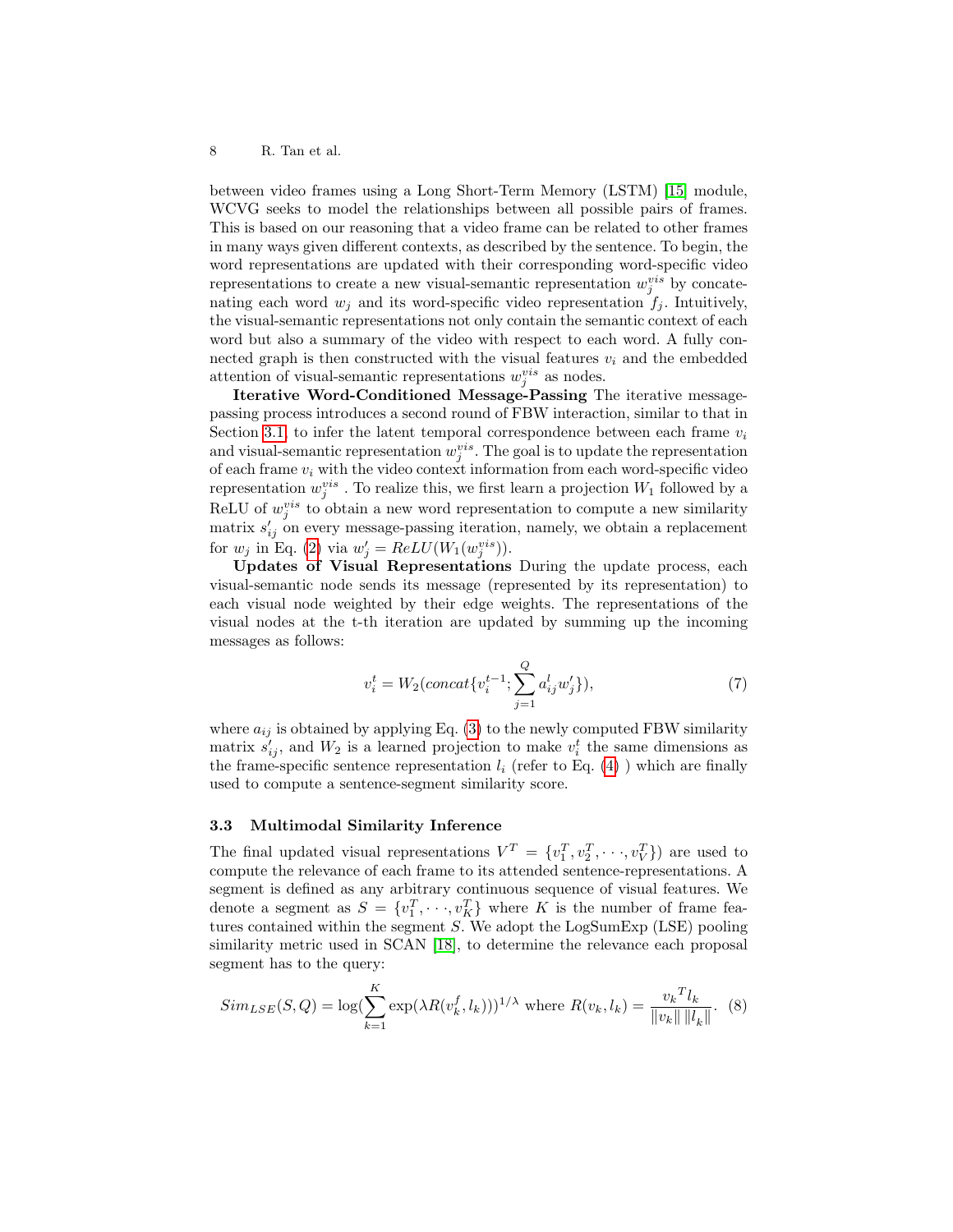$\lambda$  is a hyperparameter that weighs the relevance of the most salient parts of the video segment to the corresponding frame-specific sentence representations. Fi-nally, following [\[25\]](#page-15-0), given a triplet  $(X^+, Y^+, Y^-)$ , where  $(X^+, Y^+)$  is a positive pair and  $(X^+, Y^-)$  a negative pair, we use a margin-based ranking loss  $L_T$  to train our model which ensures the positive pair's similarity score is better than the negative pair's by at least a margin. Our model's loss is then defined as:

<span id="page-8-0"></span>
$$
L_{total} = \sum_{(V^+,Q^+)} \{ \sum_{Q^-} L_T(V^+,Q^+,Q^-) + \sum_{V^-} L_T(Q^+,V^+,V^-) \}. \tag{9}
$$

 $Sim_{LSE}$  is used as the similarity metric between all pairs. During training time, we place an emphasis on sampling the top-K hard negatives for each anchor video within a batch. They encourage our model to be more discerning since it has to be able to discriminate between relatively similar video segments for accurate retrieval [\[9](#page-14-8)[,35\]](#page-15-14). The value of K is determined empirically on the validation splits of the datasets. At test time,  $Sim_{LSE}$  is also used to rank the candidate temporal segments generated by sliding windows, and the top scoring segments will be the localized segments corresponding to the input query sentence.

## 4 Experiments

We evaluate the capability of LoGAN to accurately localize video moments based on natural language queries without temporal annotations on two datasets - DiDeMo and Charades-STA. On the DiDeMo dataset, we adopt the mean Intersection-Over-Union (IOU) and Recall@N at IOU threshold =  $\theta$ . Recall@N represents the percentage of the test sliding window samples which have a overlap of at least  $\theta$  with the ground-truth segments. mIOU is the average IOU with the ground-truth segments for the highest ranking segment to each query input. On the Charades-STA dataset, only the Recall@N metric is used for evaluation.

#### 4.1 Datasets

Charades-STA The Charades-STA dataset is built upon the original Charades [\[30\]](#page-15-15) dataset which contains video-level paragraph descriptions and temporal annotations for activities. Charades-STA is created by breaking down the paragraphs to generate sentence-level annotations and aligning the sentences with corresponding video segments. In total, it contains 12,408 and 3,720 querymoment pairs in the training and test sets respectively. For fair comparison with the weakly model TGA [\[25\]](#page-15-0), we use the same non-overlapping sliding windows of sizes 128 and 256 frames to generate candidate temporal segments.

DiDeMo The videos in the Distinct Describable Moments (DiDeMo) dataset are collected from Flickr. The training, validation and test sets contain 8395, 1065 and 1004 videos respectively. Each query contains the temporal annotations from at least 4 different annotators. Each video is limited to a maximum duration of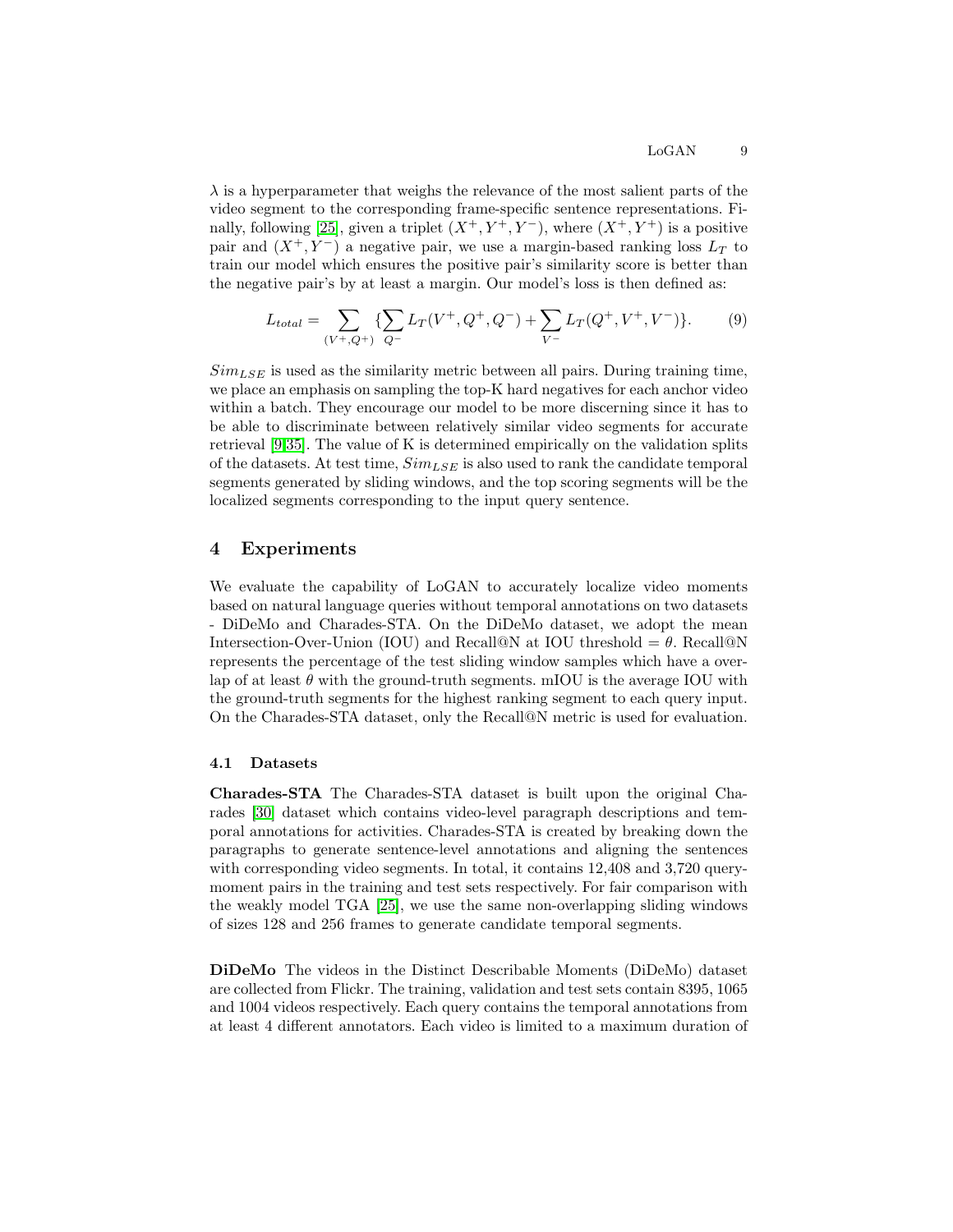<span id="page-9-0"></span>Table 1. Moment retrieval performance comparison on the Charades-STA test set. (a) contains representative results of strongly-supervised methods reported in prior works while (b) compares weakly-supervised methods including our approach.

|                  | Training        |                          | $iou = 0.3$     |                                                       |        | $iou = 0.5$ |                                |             | $iou = 0.7$ |       |
|------------------|-----------------|--------------------------|-----------------|-------------------------------------------------------|--------|-------------|--------------------------------|-------------|-------------|-------|
| Method           | Supervision R@1 |                          |                 | R@5 R@10 R@1 R@5 R@10 R@1 R@5 R@10                    |        |             |                                |             |             |       |
| (a) CTRL [11]    | Strong          | $\overline{\phantom{a}}$ |                 | ۰                                                     |        | 23.63 58.92 | $\sim$                         |             | 8.89 29.52  |       |
| <b>MLVI</b> [37] | Strong          | 54.7                     | 95.6            | 99.2                                                  | 35.6   | 79.4        | 93.9                           | 15.8        | 45.4        | 62.2  |
| $MAN$ [40]       | Strong          |                          |                 | $\overline{\phantom{a}}$                              |        |             | 46.53 86.23 -                  | 22.72 53.72 |             |       |
| (b) TGA [25]     | Weak            |                          |                 | 29.68 83.87 98.41 17.04 58.17 83.44 6.93 26.80        |        |             |                                |             |             | 44.06 |
| <b>SCN</b> [21]  | Weak            |                          | $42.96$ 95.56 - |                                                       |        | 23.58 71.80 | $\alpha$ , $\alpha$ , $\alpha$ | 9.97        | 38.87       |       |
| $LoGAN$ (ours)   | Weak            |                          |                 | 51.67 92.74 99.46 34.68 74.30 86.59 14.54 39.11 45.24 |        |             |                                |             |             |       |
| Upper Bound      |                 |                          |                 | 99.84                                                 | $\sim$ |             | 88.17                          |             |             | 46.80 |

30 seconds and equally divided into six segments with five seconds each. With the five-second segment as basic temporal unit, there are 21 possible candidate temporal segments for each video. These 21 segments will used to compute the similarities with the input query and the top scored segment will be returned as the localization result.

## 4.2 Implementation Details

For fair comparison, we utilize the same input features as the state-of-the-art method [\[25\]](#page-15-0). Specifically, the word representations are initialized with GloVe embeddings and fine-tuned during the training process. For the experiments on DiDeMo, we use the provided mean-pooled visual frame and optical flow features. The visual frame features are extracted from the fc7 layer of VGG-16 [\[31\]](#page-15-16) pretrained on ImageNet [\[6\]](#page-14-16). The input visual features for our experiments on Charades-STA are C3D [\[33\]](#page-15-17) features. We adopt an initial learning rate of  $1e^{-5}$ and a margin= 0.7 used in our model's triplet loss (Eq. [9\)](#page-8-0). In addition, we use three iterations for the message-passing process. For both datasets, we set the hidden state dimension for fully-connected layers and GRU outputs to be 512. During training time, we sample the top 15 highest-scoring negative videos as negative samples. Our model is trained end-to-end using the ADAM optimizer.

#### 4.3 Results

Charades-STA The results in Table [1](#page-9-0) show that our full model outperforms the TGA and SCN models by a significant margin on almost all metrics. In particular, the Recall<sup> $@1$ </sup> accuracy when  $IOU = 0.7$  obtained by our model is almost doubled that of TGA. We observe a consistent trend of the Recall@1 accuracies improving the most across all IOU values. This not only demonstrates the importance of modeling relations between all video frames but also the superior capability of our model to learn contextualized visual-semantic representations.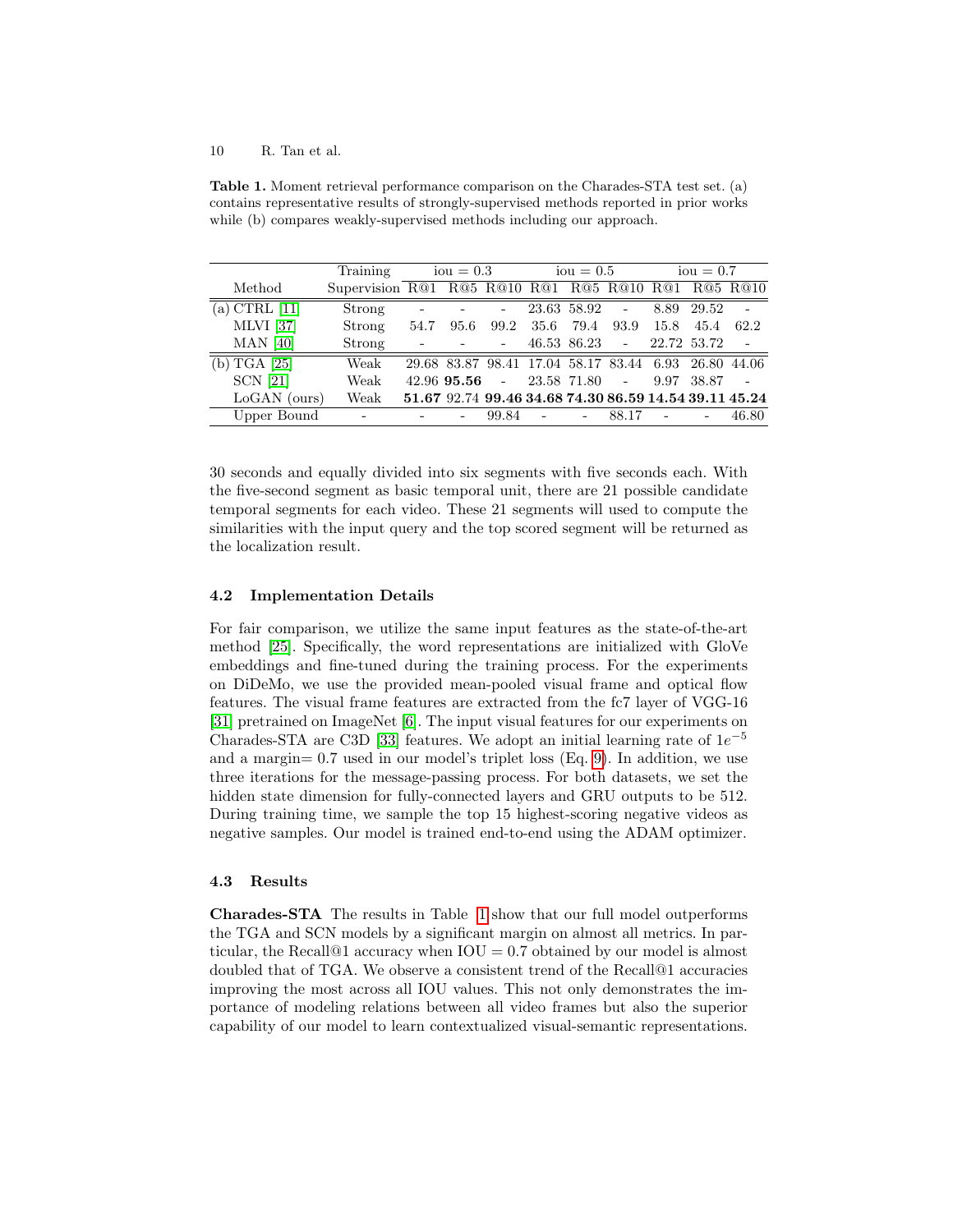<span id="page-10-0"></span>Table 2. Charades-STA ablation results on the validation set. (a) Compares components of LoGAN. (b) Performance of different numbers of message-passing iterations. \* indicates the same number of model parameters as the combined LoGAN model.

|                                                                             | $iou = 0.3$ |  | $i \text{ou} = 0.5$ $i \text{ou} = 0.7$ |  |  |  |  |                                                       |  |
|-----------------------------------------------------------------------------|-------------|--|-----------------------------------------|--|--|--|--|-------------------------------------------------------|--|
| Method                                                                      |             |  |                                         |  |  |  |  | R@1 R@5 R@10 R@1 R@5 R@10 R@1 R@5 R@10                |  |
| a) Components of LoGAN                                                      |             |  |                                         |  |  |  |  |                                                       |  |
| <b>FBW</b>                                                                  |             |  |                                         |  |  |  |  | 41.41 93.82 99.15 26.91 72.04 86.01 10.71 35.09 45.20 |  |
| FBW-WCVG                                                                    |             |  |                                         |  |  |  |  | 44.96 90.85 99.23 28.85 71.76 86.10 11.40 35.58 45.33 |  |
| $FBW-WCVG + TEF$                                                            |             |  |                                         |  |  |  |  | 43.99 88.03 98.99 28.01 69.19 86.01 11.20 35.29 44.45 |  |
| FBW-WCVG <sup>*</sup>                                                       |             |  |                                         |  |  |  |  | 43.15 90.21 99.23 27.92 71.43 86.38 11.24 35.69 45.48 |  |
| FBW-WCVG + PE (LoGAN) 46.05 92.58 99.27 30.09 73.49 86.26 13.70 38.32 45.44 |             |  |                                         |  |  |  |  |                                                       |  |
| b) $#$ Iterations                                                           |             |  |                                         |  |  |  |  |                                                       |  |
| LoGAN(2)                                                                    |             |  |                                         |  |  |  |  | 43.39 86.14 99.13 15.18 68.89 86.14 13.10 36.14 45.18 |  |
| LoGAN(3)                                                                    |             |  |                                         |  |  |  |  | 46.05 92.58 99.27 30.09 73.49 86.26 13.70 38.32 45.44 |  |
| LoGAN(4)                                                                    |             |  |                                         |  |  |  |  | 43.71 88.07 99.15 15.31 68.94 86.53 13.10 36.50 45.24 |  |
|                                                                             |             |  |                                         |  |  |  |  |                                                       |  |

<span id="page-10-1"></span>Table 3. Co-attention models comparison on the Charades-STA test set. In this table, we display the number of model parameters as well as the results achieved on the Charades-Sta Test Set.

|                     |                                                |  |  | $iou = 0.3$ $iou = 0.5$ $iou = 0.7$ |  |  |                                                       |  |  |  |
|---------------------|------------------------------------------------|--|--|-------------------------------------|--|--|-------------------------------------------------------|--|--|--|
| Method              | #Params R@1 R@5 R@10 R@1 R@5 R@10 R@1 R@5 R@10 |  |  |                                     |  |  |                                                       |  |  |  |
| $\overline{GA[25]}$ | 3M                                             |  |  |                                     |  |  | 29.68 83.87 98.41 17.04 58.17 83.44 6.93 26.80 44.06  |  |  |  |
| TGA [25]            | 19M                                            |  |  |                                     |  |  | 27.36 77.58 99.03 14.38 59.97 85.83 5.24 30.40 44.67  |  |  |  |
| $LCGN$ [16]         | 152M                                           |  |  |                                     |  |  | 35.81 82.93 99.09 19.25 65.11 85.19 7.12 32.90 43.63  |  |  |  |
| CBW (MAN)           | 11M                                            |  |  |                                     |  |  | 13.60 69.30 98.92 5.94 46.05 83.87 1.37 21.51 43.39   |  |  |  |
| FBW                 | 3М                                             |  |  |                                     |  |  | 38.13 90.59 99.48 24.73 69.92 85.29 9.73 34.20 43.94  |  |  |  |
| <b>FBW</b>          | 20M                                            |  |  |                                     |  |  | 38.73 91.10 99.23 24.71 69.19 86.31 10.11 33.17 44.54 |  |  |  |
| $FBW + WCVG$        | 18M                                            |  |  |                                     |  |  | 42.84 88.05 99.54 27.60 70.00 86.58 11.47 34.30 44.73 |  |  |  |
| $LoGAN$ (ours)      | 11M                                            |  |  |                                     |  |  | 51.67 92.74 99.46 34.68 74.30 86.59 14.54 39.11 45.24 |  |  |  |

It is also observed that our Recall@5 accuracy when  $IOU = 0.3$  is slightly lower than that achieved by SCN. However, SCN does not use sliding window proposals which might account for our marginal differences in Recall@5 accuracy. Our model also performs comparably to the strongly-supervised MLVI and MAN models on several metrics despite our lack of access to temporal annotations during training.

To better understand the contributions of each component of our model, we present a comprehensive set of ablation experiments in Table [2.](#page-10-0) Note that our combined LoGAN model is comprised of the FBW and WCVG components as well as the incorporation of PEs. The results obtained by our FBW variant demonstrate that capturing fine-grained frame-by-word interactions is essential to inferring the latent temporal alignment between these two modalities. More importantly, the results in the second row (FBW-WCVG) show that the second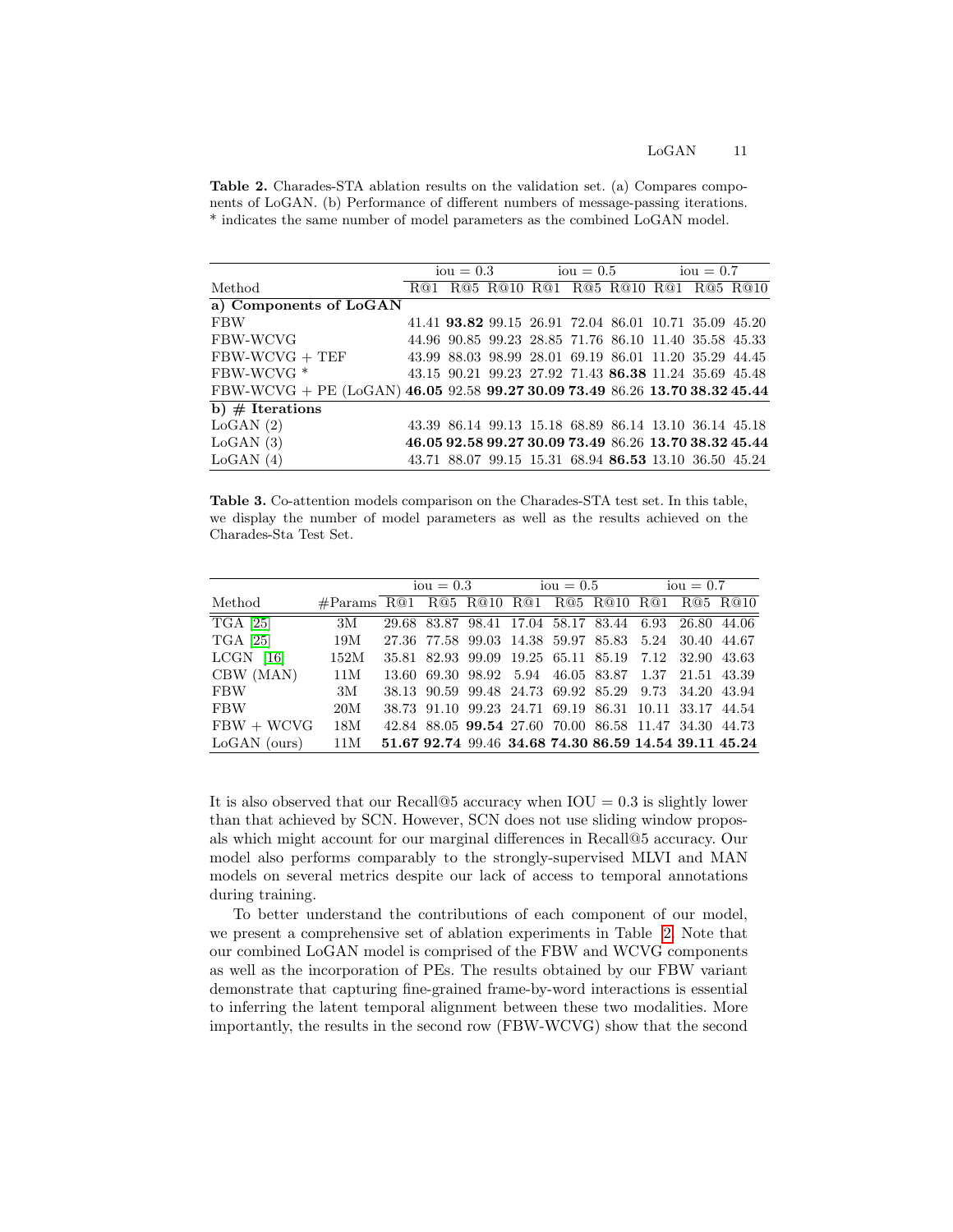stage of multimodal attention, introduced by the WCVG module, encourages the augmented learning of cross-modal relationships.

Finally, we also observe that incorporating positional encodings into the visual representations (FBW-WCVG  $+$  PE) are especially helpful in improving Recall@1 accuracies for all IOU values. We provide results for a model variant that include TEFs which encode the location of each video segment. In Table [2,](#page-10-0) our experiments show that TEFs actually hurt performance slightly. Our model variant with  $PEs$  (FBW-WCVG  $+$  PE) outperforms the model variant with TEFs (FBW-WCVG  $+$  TEF) on all of the metrics. We theorize that the positional encodings aid in integrating temporal context and relative positions into the learned visual-semantic representations. This makes it particularly useful for Charades-STA since its videos are generally much longer. In our ablation experiments, we also observe that 3 message-passing iterations achieve the best performance consistently across Charades-Sta and DiDeMo (Table [5\)](#page-12-0).

We provide qualitative results in Figure [3](#page-13-0) to provide further insights into our model. They suggest that our proposed model is able to determine the most salient frames with respect to each word relatively well. In both examples, we observe that the top three salient frames with respect to each word are generally distributed over the same subset of frames. This seems to be indicative of the fact that our model leverages contextual information from all video frames as well as words in determining the salience of each frame to a specific word.

Comparison Of Co-Attention Models We supplement our results with a comparison of our model to various weakly-supervised SOTA co-attention models. In particular, we would like to highlight the superior performance of our proposed approach in comparison to direct adaptations of SOTA co-attention mechanisms used in image-level models (Table [3\)](#page-10-1). While co-attention has been used in previous contexts, we note that the exact implementation of these coattention mechanisms is crucial to reasoning effectively about latent multimodal alignment. For example, despite possessing a significantly larger number of model parameters, the retrieval accuracies of LGCN [\[16\]](#page-14-12) are still inferior to those achieved by our proposed approach. To demonstrate the tangle benefit of using positional encodings in videos, we increase the dimensions of feature representations as well as relevant fully-connected layers in our FBW module such that they would be comparable to the full LoGAN model. Even with a larger number of parameters, the results obtained by our larger FBW module are still significantly inferior to ours. Finally, to measure the importance of modeling correspondence between all video segments, we provide results from an adaptation of MAN where we only model correspondence between candidate moments (CBW). The inferior results seem to indicate that fine-grained correspondences between frames are crucial to reasoning about latent multimodal alignment.

DiDeMo Table [4](#page-12-1) reports the results on the DiDeMo dataset. In addition to reporting the state-of-the-art weakly-supervised results, we also include the results obtained by strongly-supervised methods. It can be observed that our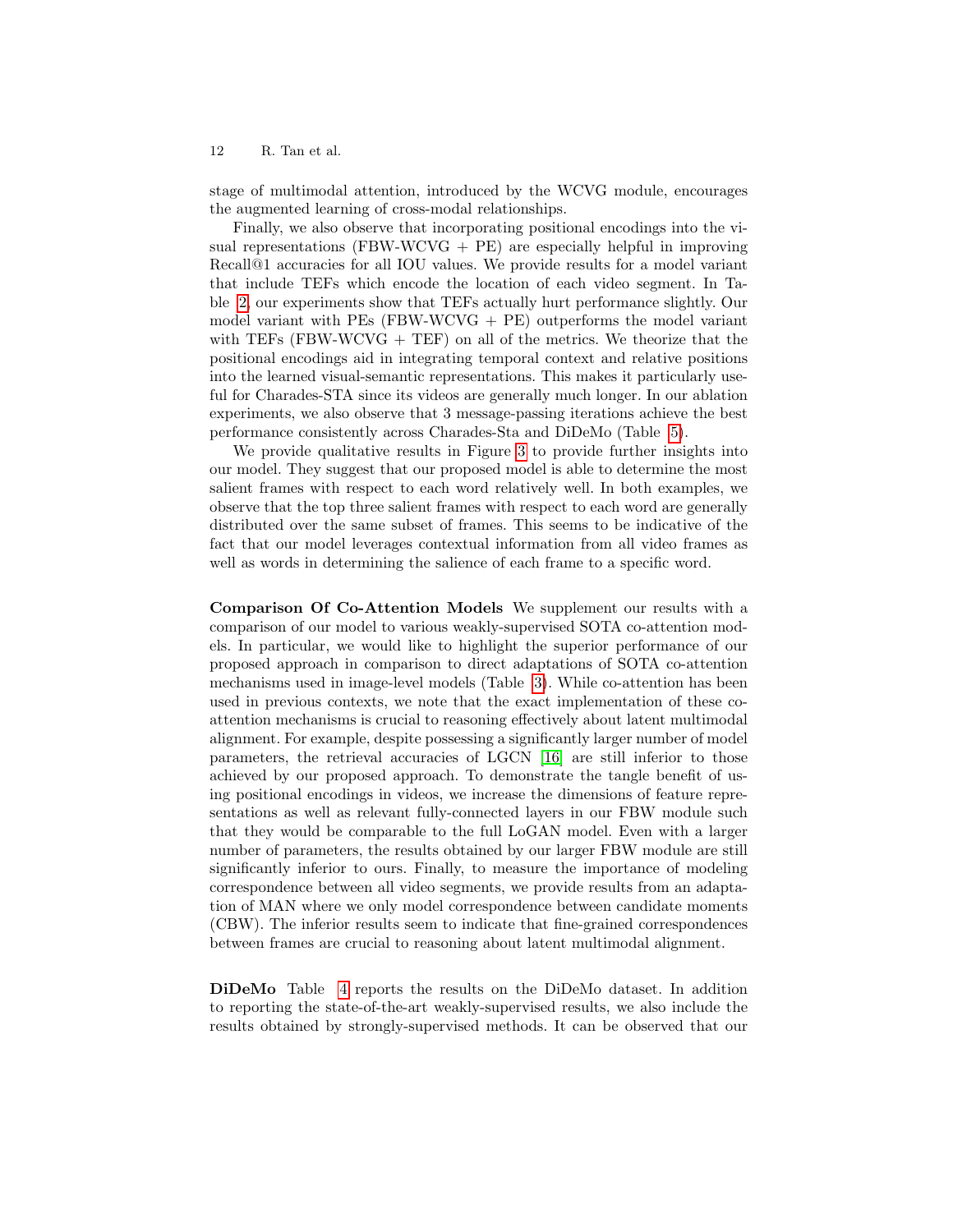<span id="page-12-1"></span>Table 4. Moment retrieval performance comparison on the DiDeMo test set. (a) contains representative results of strongly-supervised methods reported in prior works while (b) compares weakly-supervised methods including our approach.

| Method         | Training Supervision R@1 R@5 mIOU |                    |  |
|----------------|-----------------------------------|--------------------|--|
| (a) MCN $[14]$ | Strong                            | 28.10 78.21 41.08  |  |
| $TGN$ [1]      | Strong                            | 28.23 79.26 42.97  |  |
| $(b)$ TGA [25] | Weak                              | 12.19 39.74 24.92  |  |
| LoGAN          | Weak                              | 39.20 64.04 38.28  |  |
| Upper Bound    | $\overline{\phantom{0}}$          | 74.75 100.00 96.05 |  |

<span id="page-12-0"></span>Table 5. DiDeMo ablation results on the validation set. (a) Compares components of LoGAN. (b) Performance of different numbers of message-passing iterations.\* indicates the same number of model parameters as the combined LoGAN model.

| Method                                  |                   | R@1 R@5 MIOU      |
|-----------------------------------------|-------------------|-------------------|
| a) Components of LoGAN                  |                   |                   |
| <b>FBW</b>                              | 33.02 66.29 38.37 |                   |
| <b>FBW-WCVG</b>                         | 39.93 66.53 39.19 |                   |
| $FBW-WCVG + TEF$                        | 37.55 66.36 39.11 |                   |
| FBW-WCVG <sup>*</sup>                   | 39.06 66.31 39.05 |                   |
| FBW-WCVG + PE (LoGAN) $41.6266.5739.20$ |                   |                   |
| b) $\#$ iterations                      |                   |                   |
| LoGAN(2)                                | 40.21 66.72 39.14 |                   |
| LoGAN(3)                                |                   | 41.62 66.57 39.20 |
| LoGAN(4)                                | 40.01 66.16 39.06 |                   |

model outperforms the TGA model by a significant margin, even tripling the Recall@1 accuracy achieved by them. Furthermore, our full model outperforms the strongly-supervised TGN and MCN models on the Recall@1 metric by approximately 11%. This demonstrates the importance of learning contextualized visual-semantic representations. By modeling correspondences between all possible pairs of frames, it augments a model's capability to reason about the latent alignment between the video and natural language modalities. However, our Recall@5 accuracy is still inferior to those obtained by strongly-supervised models. We hypothesize that the contextualized visual-semantic representations help to make our model more discriminative in harder settings.

We also observe a consistent trend in the ablation studies (Table [5\)](#page-12-0) as with those of Charades-STA. In particular, through comparing the ablation models FBW and FBW-WCVG, we demonstrate the effectiveness of our co-attention model in WCVG where it improves the Recall@1 accuracy by a significant margin. Similar to our observations in Table [2,](#page-10-0) PEs help to encourage accurate latent alignment between the visual and language modalities, while TEFs fail in this aspect. Finally, we see that using three message-passing iterations allow us to achieve the best performance with LoGAN.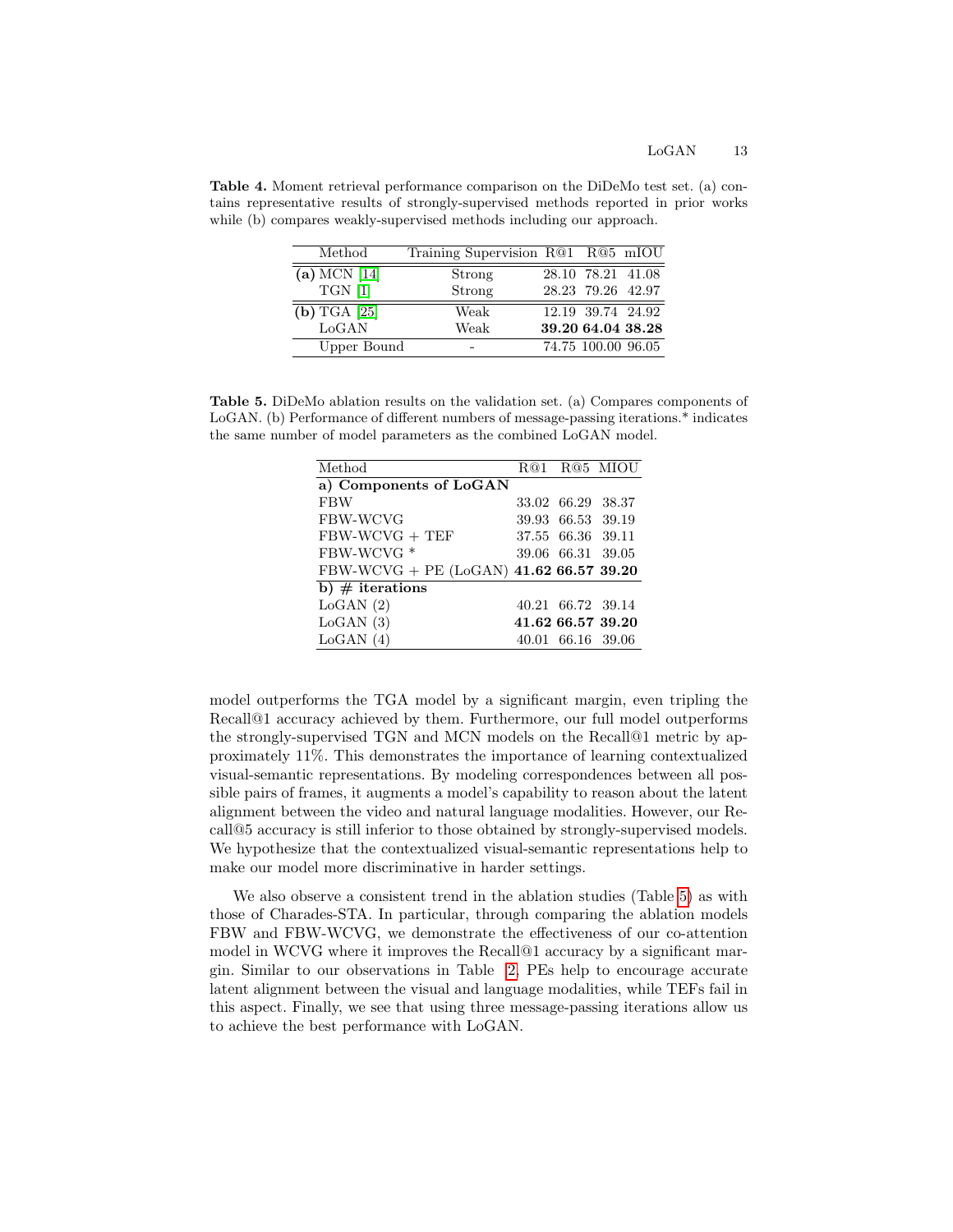

<span id="page-13-0"></span>Fig. 3. Visualization of the final relevance weights of each word in the query with respect to each frame. Here, we display the top three weights assigned to the frames for each phrase. The colors of the three numbers  $(1,2,3)$  indicate the correspondence to the words in the query sentence. We also show the ground truth (GT) temporal annotation as well as our predicted weakly localized temporal segments in seconds. The highly correlated frames to each query word generally fall into the GT temporal segment in both examples.

# 5 Conclusion

In this work, we propose our Latent Graph Co-Attention Network which leverages fine-grained frame-by-word interactions to model relational context between all possible pairs of video frames given the semantics of the query. Learning contextualized visual-semantic representations helps our model to reason more effectively about the temporal occurrence of an event as well as the relationships of entities described in the natural language query. Our experimental results empirically demonstrate the effectiveness of such representations on the accurate localization of video moments. Finally, our work also provides a useful reference for future work in video moment retrieval and latent multimodal reasoning in video-and-language tasks.

Acknowledgements: This work is supported in part by DARPA and NSF awards IIS-1724237, CNS-1629700, CCF-1723379.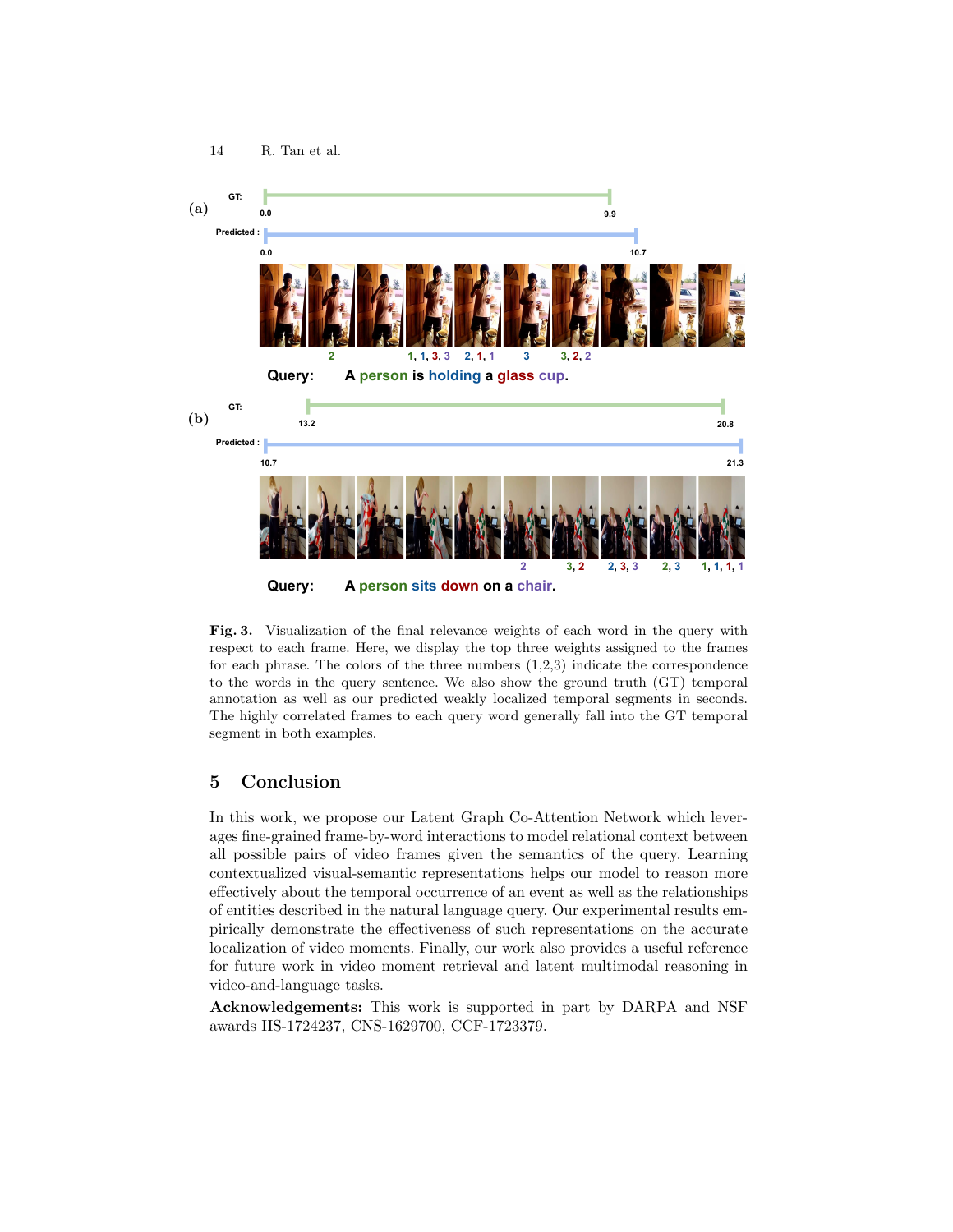## References

- <span id="page-14-2"></span>1. Chen, J., Chen, X., Ma, L., Jie, Z., Chua, T.S.: Temporally grounding natural sentence in video. In: Proceedings of the 2018 Conference on Empirical Methods in Natural Language Processing. pp. 162–171 (2018)
- <span id="page-14-5"></span>2. Chen, J., Ma, L., Chen, X., Jie, Z., Luo, J.: Localizing natural language in videos. In: AAAI Conference on Artificial Intelligence (2019)
- <span id="page-14-7"></span>3. Chen, K., Kovvuri, R., Nevatia, R.: Query-guided regression network with context policy for phrase grounding. In: Proceedings of the IEEE International Conference on Computer Vision. pp. 824–832 (2017)
- <span id="page-14-4"></span>4. Chen, S., Jiang, Y.G.: Semantic proposal for activity localization in videos via sentence query. In: AAAI Conference on Artificial Intelligence (2019)
- <span id="page-14-13"></span>5. Cho, K., Van Merriënboer, B., Gulcehre, C., Bahdanau, D., Bougares, F., Schwenk, H., Bengio, Y.: Learning phrase representations using rnn encoder-decoder for statistical machine translation. arXiv preprint arXiv:1406.1078 (2014)
- <span id="page-14-16"></span>6. Deng, J., Dong, W., Socher, R., Li, L.J., Li, K., Fei-Fei, L.: Imagenet: A largescale hierarchical image database. In: 2009 IEEE conference on computer vision and pattern recognition. pp. 248–255. Ieee (2009)
- <span id="page-14-14"></span>7. Devlin, J., Chang, M.W., Lee, K., Toutanova, K.: Bert: Pre-training of deep bidirectional transformers for language understanding. arXiv preprint arXiv:1810.04805 (2018)
- <span id="page-14-11"></span>8. Dogan, P., Sigal, L., Gross, M.: Neural sequential phrase grounding (seqground). In: Proceedings of the IEEE Conference on Computer Vision and Pattern Recognition. pp. 4175–4184 (2019)
- <span id="page-14-8"></span>9. Faghri, F., Fleet, D.J., Kiros, J.R., Fidler, S.: Vse++: Improving visual-semantic embeddings with hard negatives. In: Proceedings of the British Machine Vision Conference (BMVC) (2018), <https://github.com/fartashf/vsepp>
- <span id="page-14-10"></span>10. Fukui, A., Park, D.H., Yang, D., Rohrbach, A., Darrell, T., Rohrbach, M.: Multimodal compact bilinear pooling for visual question answering and visual grounding. arXiv preprint arXiv:1606.01847 (2016)
- <span id="page-14-0"></span>11. Gao, J., Sun, C., Yang, Z., Nevatia, R.: Tall: Temporal activity localization via language query. In: Proceedings of the IEEE International Conference on Computer Vision. pp. 5267–5275 (2017)
- <span id="page-14-6"></span>12. Ge, R., Gao, J., Chen, K., Nevatia, R.: Mac: Mining activity concepts for languagebased temporal localization. In: 2019 IEEE Winter Conference on Applications of Computer Vision (WACV). pp. 245–253. IEEE (2019)
- <span id="page-14-3"></span>13. Ghosh, S., Agarwal, A., Parekh, Z., Hauptmann, A.: Excl: Extractive clip localization using natural language descriptions. arXiv preprint arXiv:1904.02755 (2019)
- <span id="page-14-1"></span>14. Hendricks, L.A., Wang, O., Shechtman, E., Sivic, J., Darrell, T., Russell, B.: Localizing moments in video with natural language. In: International Conference on Computer Vision (ICCV) (2017)
- <span id="page-14-15"></span>15. Hochreiter, S., Schmidhuber, J.: Long short-term memory. Neural computation 9(8), 1735–1780 (1997)
- <span id="page-14-12"></span>16. Hu, R., Rohrbach, A., Darrell, T., Saenko, K.: Language-conditioned graph networks for relational reasoning. In: Proceedings of the IEEE International Conference on Computer Vision (ICCV) (2019)
- <span id="page-14-9"></span>17. Karpathy, A., Fei-Fei, L.: Deep visual-semantic alignments for generating image descriptions. In: Proceedings of the IEEE conference on computer vision and pattern recognition. pp. 3128–3137 (2015)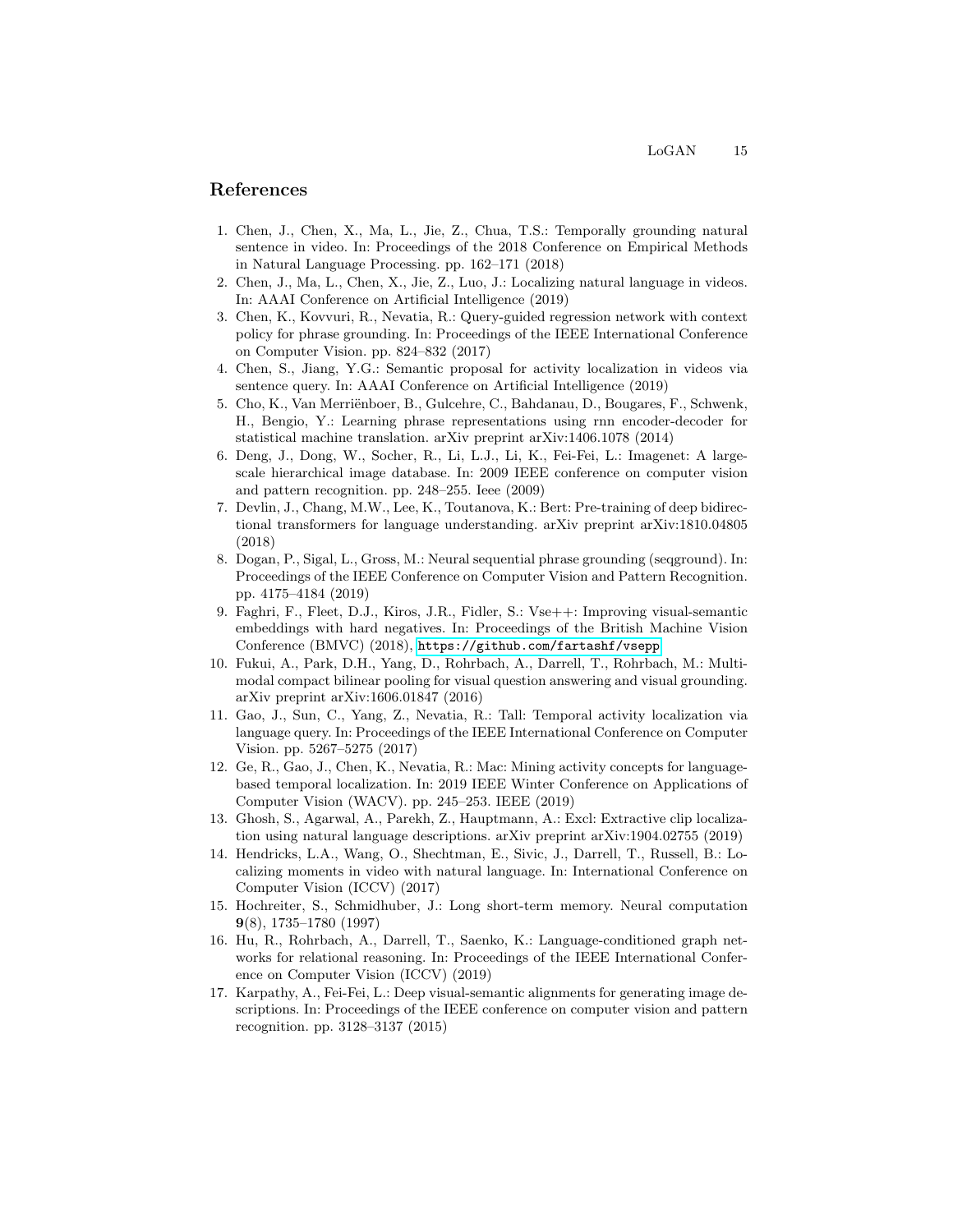- 16 R. Tan et al.
- <span id="page-15-10"></span>18. Lee, K.H., Chen, X., Hua, G., Hu, H., He, X.: Stacked cross attention for imagetext matching. In: Proceedings of the European Conference on Computer Vision (ECCV). pp. 201–216 (2018)
- <span id="page-15-11"></span>19. Lei, J., Yu, L., Bansal, M., Berg, T.L.: Tvqa: Localized, compositional video question answering. arXiv preprint arXiv:1809.01696 (2018)
- <span id="page-15-12"></span>20. Lei, J., Yu, L., Berg, T.L., Bansal, M.: Tvqa+: Spatio-temporal grounding for video question answering. In: Tech Report, arXiv (2019)
- <span id="page-15-1"></span>21. Lin, Z., Zhao, Z., Zhang, Z., Wang, Q., Liu, H.: Weakly-supervised video moment retrieval via semantic completion network. arXiv preprint arXiv:1911.08199 (2019)
- <span id="page-15-4"></span>22. Liu, J., Wang, L., Yang, M.H.: Referring expression generation and comprehension via attributes. In: Proceedings of the IEEE International Conference on Computer Vision. pp. 4856–4864 (2017)
- <span id="page-15-8"></span>23. Lu, J., Batra, D., Parikh, D., Lee, S.: Vilbert: Pretraining task-agnostic visiolinguistic representations for vision-and-language tasks. arXiv preprint arXiv:1908.02265 (2019)
- <span id="page-15-9"></span>24. Lu, J., Yang, J., Batra, D., Parikh, D.: Hierarchical question-image co-attention for visual question answering. In: Advances in neural information processing systems. pp. 289–297 (2016)
- <span id="page-15-0"></span>25. Mithun, N.C., Paul, S., Roy-Chowdhury, A.K.: Weakly supervised video moment retrieval from text queries. In: Proceedings of the IEEE Conference on Computer Vision and Pattern Recognition. pp. 11592–11601 (2019)
- <span id="page-15-5"></span>26. Nam, H., Ha, J.W., Kim, J.: Dual attention networks for multimodal reasoning and matching. In: Proceedings of the IEEE Conference on Computer Vision and Pattern Recognition. pp. 299–307 (2017)
- <span id="page-15-13"></span>27. Pennington, J., Socher, R., Manning, C.: Glove: Global vectors for word representation. In: Proceedings of the 2014 conference on empirical methods in natural language processing (EMNLP). pp. 1532–1543 (2014)
- <span id="page-15-6"></span>28. Plummer, B.A., Kordas, P., Hadi Kiapour, M., Zheng, S., Piramuthu, R., Lazebnik, S.: Conditional image-text embedding networks. In: Proceedings of the European Conference on Computer Vision (ECCV). pp. 249–264 (2018)
- <span id="page-15-3"></span>29. Shou, Z., Wang, D., Chang, S.F.: Temporal action localization in untrimmed videos via multi-stage cnns. In: Proceedings of the IEEE Conference on Computer Vision and Pattern Recognition. pp. 1049–1058 (2016)
- <span id="page-15-15"></span>30. Sigurdsson, G.A., Varol, G., Wang, X., Farhadi, A., Laptev, I., Gupta, A.: Hollywood in homes: Crowdsourcing data collection for activity understanding. In: European Conference on Computer Vision (2016)
- <span id="page-15-16"></span>31. Simonyan, K., Zisserman, A.: Very deep convolutional networks for large-scale image recognition. arXiv preprint arXiv:1409.1556 (2014)
- <span id="page-15-7"></span>32. Sun, C., Myers, A., Vondrick, C., Murphy, K., Schmid, C.: Videobert: A joint model for video and language representation learning. arXiv preprint arXiv:1904.01766 (2019)
- <span id="page-15-17"></span>33. Tran, D., Bourdev, L., Fergus, R., Torresani, L., Paluri, M.: Learning spatiotemporal features with 3d convolutional networks. In: Proceedings of the IEEE international conference on computer vision. pp. 4489–4497 (2015)
- <span id="page-15-2"></span>34. Vaswani, A., Shazeer, N., Parmar, N., Uszkoreit, J., Jones, L., Gomez, A.N., Kaiser, L., Polosukhin, I.: Attention is all you need. In: Advances in neural information processing systems. pp. 5998–6008 (2017)
- <span id="page-15-14"></span>35. Wang, L., Li, Y., Huang, J., Lazebnik, S.: Learning two-branch neural networks for image-text matching tasks. IEEE Transactions on Pattern Analysis and Machine Intelligence 41(2), 394–407 (2018)